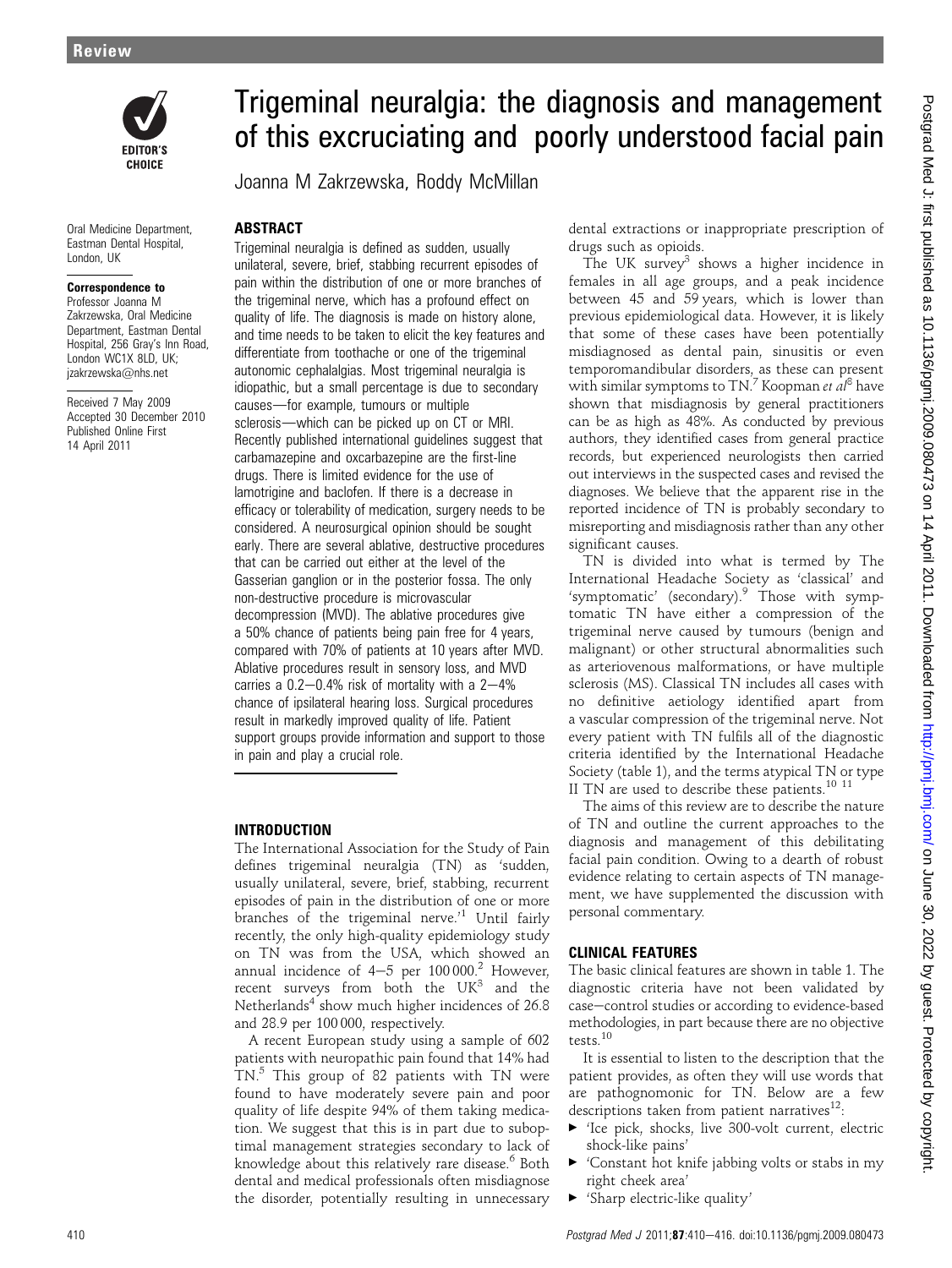Table 1 Diagnostic criteria of trigeminal neuralgia (TN) and how these compare with other differential diagnoses

| Symptom               | <b>TN</b>                                                                                          | <b>Pulpitis</b>                      | TMD                                                                                      | Neuropathic trigeminal pain SUNA/SUNCT                                                                                                        |                                                   | <b>Paroxysmal hemicrania</b>                             |
|-----------------------|----------------------------------------------------------------------------------------------------|--------------------------------------|------------------------------------------------------------------------------------------|-----------------------------------------------------------------------------------------------------------------------------------------------|---------------------------------------------------|----------------------------------------------------------|
| Character             | Shooting, stabbing, sharp,<br>electric                                                             | Sharp, aching,<br>throbbing          | Dull, aching, nagging,<br>sharp at times                                                 | Aching, throbbing                                                                                                                             | Burning, stabbing, sharp                          | Throbbing, boring,<br>stabbing                           |
| Site/<br>radiation    | Trigeminal distribution only,<br>intraoral and extraoral.<br>affects V(a) rarely                   | Around a tooth,<br>intraoral         | Preauricular, radiates down<br>mandible, temple area,<br>may be postauricular or<br>neck | Around tooth or area of<br>past trauma/dental surgery<br>or facial trauma                                                                     | Periorbital but can affect<br>maxillary division  | Orbit, temple                                            |
| Severity              | Moderate to severe                                                                                 | Mild to moderate                     | Mild to severe                                                                           | Moderate                                                                                                                                      | Severe                                            | Severe                                                   |
| Duration              | 1-60 s Refractory period                                                                           | Rapid but no<br>refractory period    | Not refractory, lasts for<br>hours, mainly continuous<br>can be episodic                 | Continuous soon after<br>injury                                                                                                               | Episodic $5 - 240$ s                              | Episodic 2-30 min                                        |
| Periodicity           | Rapid onset and<br>termination, complete<br>periods of remission weeks<br>to months                | Unlikely to be more<br>than 6 months | Tends to build up slowly<br>and diminish slowly, lasts<br>for years                      | Continuous                                                                                                                                    | Numerous, can be periods<br>of complete remission | $1-40$ a day, can be<br>periods of complete<br>remission |
| Provoking<br>factors  | Light touch,<br>non-nociceptive                                                                    | Hot/cold applied to<br>teeth         | Clenching teeth, prolonged<br>chewing, yawning                                           | Light touch                                                                                                                                   | Light touch                                       | Nil                                                      |
| Relieving<br>factors  | Keeping still, drugs                                                                               | Avoid eating on<br>that side         | Rest, decrease mouth<br>opening                                                          | Avoid touch                                                                                                                                   | Nil                                               | Indometacin                                              |
| Associated<br>factors | Local anaesthetic placed in<br>trigger area relieves pain,<br>severe depression and<br>weight loss | Decayed tooth,<br>exposed dentine    | Muscle pain in other parts<br>of the body, limited opening,<br>clicking on wide opening  | History of dental treatment<br>or trauma in the area, may<br>be loss of sensation.<br>allodynia near pain, local<br>anaesthetic relieves pain | Often restless                                    | May have migrainous<br>features                          |

SUNA, short unilateral neuralgiform pain with autonomic symptoms; SUNCT, short unilateral neuralgiform pain with conjunctival tearing; TMD, temporomandibular disorder.

- < 'Shooting jolts of electricity directly into the raw nerves'
- < 'While brushing my teeth one morning I got a bolt of lightning exploded in my face.'
- < 'The pain was sharp stabbing, electrical shock-like pains that would last for only seconds; however, there would be a dull sensation after the pain subsided.'
- < 'It is like you have a live wire, and you take the sheeting off the wire and sparks are flying off that.'

These descriptors imply not only the sharpness of the pain but also its rapidity and severity. Many patients vividly remember their first attack, and surgeons have gone so far as to say that patients who have a memorable onset are more likely to have good outcomes.<sup>13</sup> The pain develops rapidly and lasts for no more than 2 min. Sometimes it is difficult for patients to appreciate that there are very short breaks between each attack of pain. Characteristically there is a refractory period. The severity of the pain varies from mild to extremely severe, resulting in weight loss and inability to maintain good oral hygiene.

The pain is provoked by light touch, often by intraoral triggers, but it is essential to establish whether there are also extraoral triggers, as these then help to differentiate it from dental causes. Reported trigger factors are:

- $\blacktriangleright$  washing the face
- < brushing teeth
- < shaving
- < applying make up
- < going out in cold wind < vibrations from walking

An important distinguishing factor from the rarer trigeminal autonomic cephalalgias is that there are no autonomic symptoms. Those patients diagnosed as having atypical or type II TN tend to have a background, milder aching or burning type pain which can persist for over 30 min.<sup>11 14</sup> Pain located only in the first division of the trigeminal nerve needs to be more carefully evaluated, as it is more likely to be a trigeminal autonomic cephalalgia than TN.

#### IMPACT ON QUALITY OF LIFE

TN is a debilitating pain condition which clearly disrupts the quality of life. However, very few studies have attempted to

measure the impact of TN on quality of life. Two long-term cohort studies (3 and 13 years) have shown that many patients have depression, which can be reversed following surgery.15 <sup>16</sup> Moreover, narratives obtained from patient focus groups and material submitted for the writing of TN literature support this finding and illustrate how the fear of pain recurrence affects daily living.<sup>12</sup>

The disruption to daily living caused by TN is illustrated by the following patient narratives:

- < 'Isolation, depression, fear of increasing pain are just some of the emotions I try to work through.'
- < 'TN does changes your identity. Suddenly you see how precious life can be and it makes you reflect on what you are doing.'
- < 'It is so hard to show my pain. I don't want people to feel bad around me or feel sorry for me. I feel my pain makes them distant ... I try to appear cheerful when I am really sad inside. when my depression is up high I can't eat, sleep or think of anything positive.'
- < 'I have decided not to pursue any more teaching responsibilities, although this is what I had hoped to do after I retire from my current position.'
- < 'I spent my waking hours trying to overdose, screaming and crying for relief. Emotions? Suicidal at worst, depressed at best.'

Often patients will not voice these emotions, as they think that doctors only want the medical symptoms. However, if more doctors were to hear these stories, it would increase their empathy towards this poorly understood group of patients.

# DIFFERENTIAL DIAGNOSES

There are a variety of differential diagnoses to be considered when dealing with a suspected case of TN. Several of the key differentials are summarised in table 1.

# PATHOGENESIS

The ignition hypothesis as described by Devor et al is the most widely accepted hypothesis for the pathophysiology of TN.<sup>17</sup> According to it, TN results from specific abnormalities of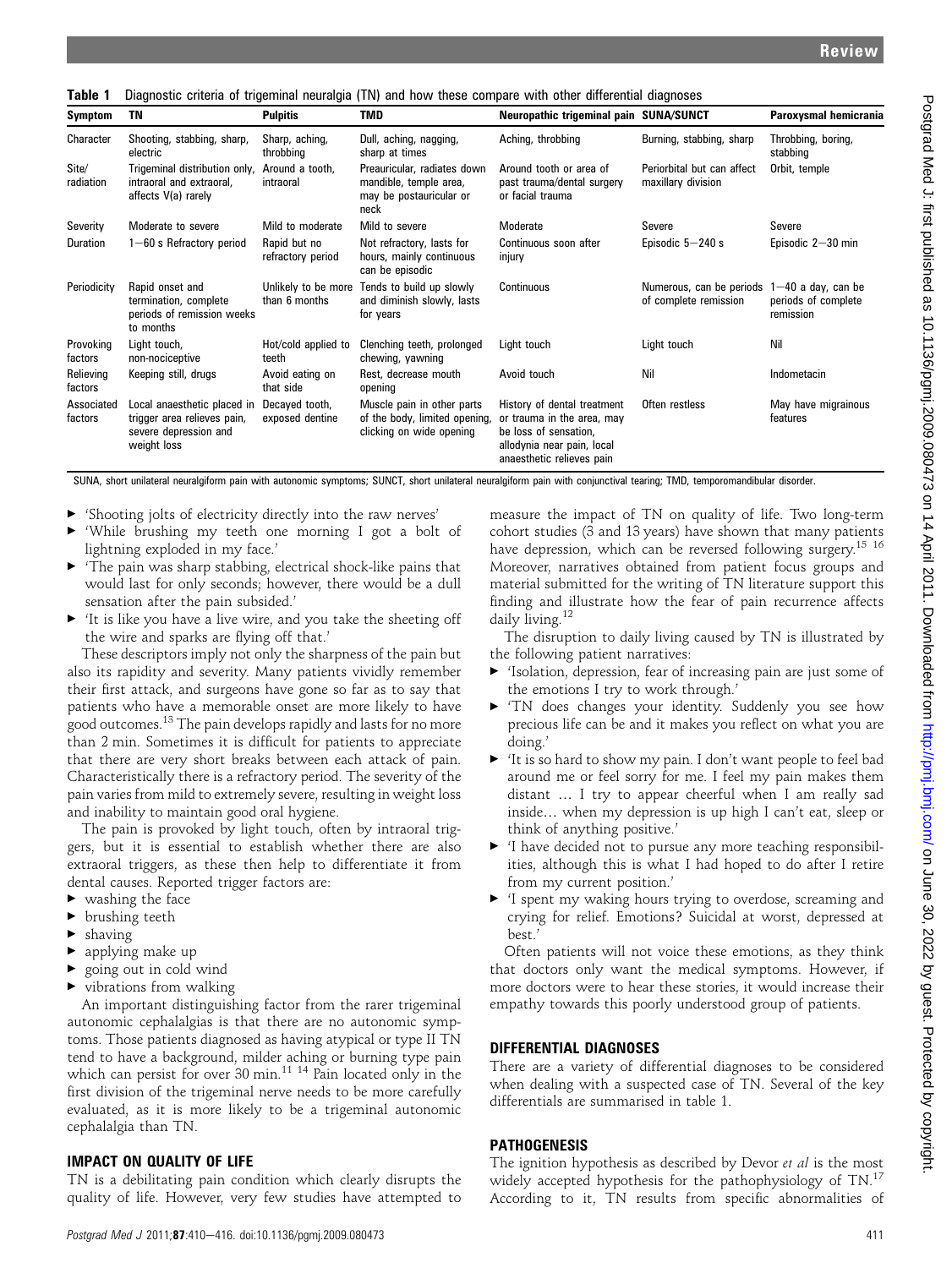trigeminal afferent neurons in the trigeminal root or ganglion. Injury renders the axons hyperexcitable, resulting in paroxysmal pain discharges. Surgeons have shown that, at the entry point of the trigeminal nerve into the brain stem (root entry zone), there is in most cases a compression of the nerve, usually caused by vascular structures (figure 1). Electron microscopy studies on trigeminal nerves in this area have shown evidence of both demyelination and remyelination.<sup>18</sup> These partially injured sensory neurons thus become hyperexcitable and exhibit a phenomenon known as 'after discharge'. These after discharge bursts may be triggered by an external stimulus and extend beyond the duration of the stimulus. They can then also recruit additional neighbouring neurons, leading to a rapid build up of electrical activity, which results in a paroxsymal explosion of pain. Ephaptic cross-talk-that is, electrical cross-talk among neurons-also takes place and leads to further amplification. This is possible because the insulation has been eroded and the fibres lie in close contact with each other. Characteristically, TN attacks are rapid, and Devor et al explain the stop mechanism as being due to post-burst hyperpolarisation, which is due to influx of potassium ions into the channels, making the nerve refractory to further excitation.<sup>17</sup>

#### Investigations

Patient history is the most useful tool for diagnosing classical TN. However, recent advances in neuroimaging have improved the ability to diagnose symptomatic TN. MRIs are used to both identify these cases and determine whether there is a vascular compression of the trigeminal nerve. A major risk factor for TN has been shown to be MS<sup>2</sup>; although a relatively rare cause, it is crucial that it is identified, as management can vary from antiepileptic drugs to major surgery.

Recent guidelines issued by the American Academy of Neurology (AAN) and the European Federation of Neurological Societies (EFNS) have failed to find sufficient evidence to



**Figure 1** MRI showing neurovascular compression of right trigeminal nerve.

support or refute the fact that the presence of a neurocompression is the cause of  $TN$ .<sup>19 20</sup> Neuroimaging will identify the cause in patients with symptomatic TN-that is, MS plaques, compressions.

Neurophysiological tests may be helpful in distinguishing symptomatic from classical TN, as the former may have:

- $\blacktriangleright$  abnormal trigeminal reflexes (specificity 94%, sensitivity 87%)
- $\blacktriangleright$  abnormal trigeminal nerve-evoked potentials
- $\blacktriangleright$  trigeminal sensory deficits and or bilateral involvement

However, involvement of first division of the trigeminal nerve and unresponsiveness to treatment are probably not associated with an increased risk of symptomatic TN.<sup>19 20</sup>

#### MEDICAL MANAGEMENT

There are now several systematic reviews, including Cochrane collaborations, detailing the use of drugs in TN, in addition to guidelines for both general medical practitioners and specialists.<sup>19-25</sup> Unfortunately, there have been few high-quality randomised controlled trials (RCTs), and many were conducted using small cohorts in single centres. The major drugs are summarised in table 2.

It is important to check all dosages and formulations in the BNF.

All drugs will result in neurological side effects such as drowsiness, ataxia and diplopia at higher doses.

Carbamazepine is the drug of choice, as shown in table 2. It is highly effective and, in newly diagnosed patients, is likely to provide complete pain relief within a few days. It needs to be started at a low dose and increased slowly in order to minimise side effects. However, this drug results in multiple adverse effects including drug interactions. Therefore, this has led to the search for other similarly effective drugs with potentially less problematic side-effect profiles. Recent guidelines have suggested that the second-line drug should be oxcarbazepine, which is in fact a prodrug of carbamazepine.<sup>19</sup> <sup>20</sup> This drug does not use the liver cytochrome system and therefore does not result in such widespread drug interactions and is generally better tolerated. It must, however, be remembered that, given the chemical similarity of these drugs, allergic cross-reactions between the two drugs can occur. The AAN/EFNS guidelines suggest that lamotrigine and baclofen are other second-line drugs that could be prescribed.19 20 More recently, a RCT of gabapentin with regular ropivacaine injections into the trigger sites suggested that this combination was highly effective. However, the patients in this trial were newly diagnosed and may therefore have been likely to go into remission.<sup>26</sup>

Adequate evidence was not found for acute management of TN attacks, although there are some case reports of the use of intravenous fosphenytoin.<sup>19</sup> <sup>20</sup> Topical injections of lidocaine into trigger points as conducted in the field of dentistry will provide immediate but short-lasting pain relief. There are no RCTs on the use of oral or intravenous opioids in the treatment of TN. Pregabalin has been shown to be useful in a prospective open-label study,<sup>27</sup> whereas levetiracetam, although well tolerated, is not effective for severe TN.<sup>28</sup>

A considerable number of drugs are now available, especially anticonvulsants, which have been used in TN, but the evidence for their efficacy is unproven by RCTs. There are no high-quality trials on which drug therapy can be based in MS patients with TN.<sup>19 20</sup> This group of patients remain difficult to manage with pharmacotherapy, as often the side effects of the drugs compound the symptoms of the MS.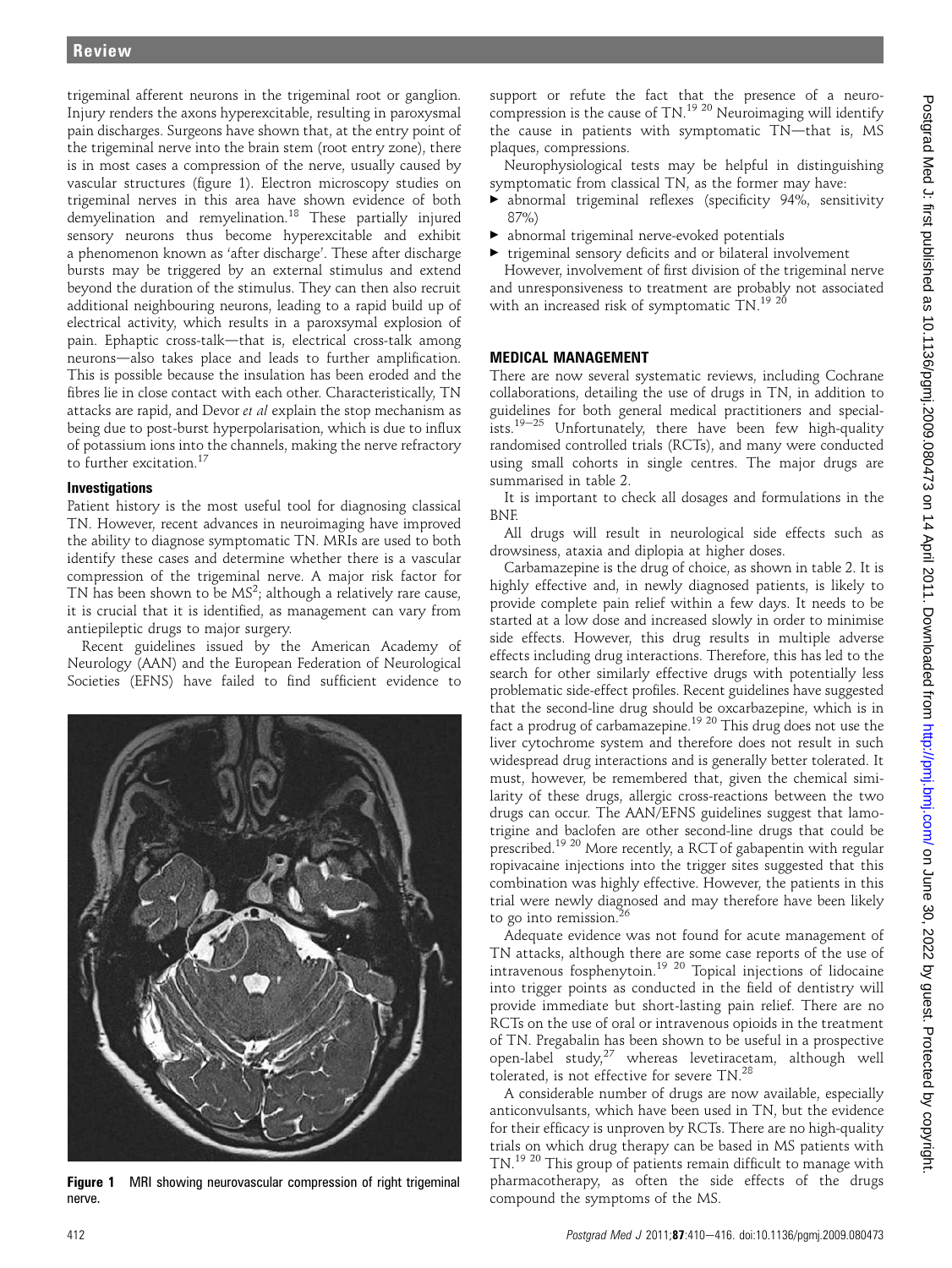| Drug                           | Daily dose range                                                                                                          | Side effects                                                                | <b>Use</b>                                                                              | <b>Comments</b>                                                                                                                 |
|--------------------------------|---------------------------------------------------------------------------------------------------------------------------|-----------------------------------------------------------------------------|-----------------------------------------------------------------------------------------|---------------------------------------------------------------------------------------------------------------------------------|
| Drugs used in RCTs             |                                                                                                                           |                                                                             |                                                                                         |                                                                                                                                 |
| Carbamazepine (CBZ)            | $300 - 1000$ mg                                                                                                           | Neurological,<br>dose-related                                               | Begin with small doses,<br>depending on tolerability,<br>retard version useful at night | Beware drug interactions<br>(eg, warfarin-CBZ takes up to 3/52 to<br>have a full effect, so dosages<br>may need to be adjusted) |
| Oxcarbazepine                  | $300 - 1200$ mg                                                                                                           | Neurological,<br>hyponatraemia<br>at higher doses                           | Use on a four times a day basis                                                         | Hyponatraemia at higher doses                                                                                                   |
| <b>Baclofen</b>                | $50 - 80$ mg                                                                                                              | Neurological                                                                | Begin very slowly, frequent dosage                                                      | Withdraw drug slowly to avoid side<br>effects. Useful in patients with MS                                                       |
| Lamotrigine                    | $200 - 400$ mg                                                                                                            | Neurological                                                                | Initially very slow escalation. Can<br>use in combination with CBZ                      | Rashes common if increase dose<br>too quickly                                                                                   |
| Gabapentin with<br>ropivacaine | 1800-3600<br>gabapentin mg<br>(RCT utilised up<br>to 900 mg) with 4 mg<br>ropivicaine injected<br>into each trigger point | Neurological                                                                | Ropivacaine injected weekly into<br>trigger areas                                       | Use of ropivacaine reduced dose of<br>gabapentin required. Very small trial<br>in newly diagnosed patients.                     |
| Drugs not evaluated in RCTs    |                                                                                                                           |                                                                             |                                                                                         |                                                                                                                                 |
| Phenytoin                      | $200 - 300$ mg                                                                                                            | Neurological                                                                | Can use with carbamazepine                                                              | $>$ 300 mg can lead to severe side effects                                                                                      |
| Sodium valproate               | $600 - 1200$ mg                                                                                                           | Neurological                                                                | Often used by neurologists                                                              |                                                                                                                                 |
| Pregabalin                     | $150 - 600$ mg                                                                                                            | Neurological,<br>dose-dependent,<br>higher doses cause<br>peripheral oedema | Effective used twice daily                                                              | Long-term cohort study shows promise                                                                                            |

Table 2 Major drugs used for medical management of trigeminal neuralgia

MS, multiple sclerosis; RCT, randomised controlled trial.

#### PATIENT INFORMATION

As well as knowing the optimal drugs to use, it is important that doctors understand how patients can maximise the effects of these drugs. We provide information leaflets, which include some of the following instructions:

- $\triangleright$  take a dose 30–45 min prior to activities that involve light touch
- $\blacktriangleright$  space out the doses evenly throughout the day
- avoid rapid escalation; often one dose escalation every 3 days is sufficient
- < take a larger dose at night especially if pain does not wake at night
- < expect to get side effects; reduction of dose can sometimes help
- stop the drug if a rash develops
- return to the general practitioner for blood test monitoring, especially in the first few months of use
- < inform any other prescribers that the patient is using these drugs, because possible drug interactions are common (eg, carbamazepine and warfarin)
- < once all pain has stopped and it can no longer be triggered, consider slow reduction and eventual cessation of drug
- $\blacktriangleright$  restart the drug if any pain returns
- keep pain diaries in order to aid accurate evaluation of drug efficacy.

# MANAGEMENT OF PHARMACORESISTANT PATIENTS

Treatment may fail for a number of reasons, and this needs to be addressed before moving to the next stage. It is always worthwhile reconsidering the diagnosis if the drugs no longer provide adequate pain relief. There are few cohort data on the progression of TN. The single study that looked specifically at this issue suggests that patients are likely to have more frequent attacks with time.<sup>29</sup> However, the rate of progression and rate of relapse remain unknown and currently no predictions can be provided. Two long-term drug studies suggest that drug therapy fails with time, not necessarily due to reduced serum drug levels.<sup>16 30</sup> Once medical management fails, either due to lack of pain control or

poor tolerability of pharmacotherapy, then surgical treatments need to be considered.

The AAN/EFNS group searched for data to determine at what point surgical intervention should occur, and found that there was insufficient evidence to suggest when surgery should be offered.<sup>19 20</sup> We believe it is important that patients discuss surgical options early in the disease process with a neurosurgeon. Once the pain becomes severe and patients are on high-dose medication, it is often difficult for them to provide wholly informed consent for any proposed surgical procedures. A recent study on how patients make decisions about treatment suggests that, in a hypothetical situation, patients would opt to have surgical treatment rather than medical management. $31$ 

#### SURGICAL INTERVENTIONS

There are a wide variety of surgical treatments available and only one of these, microvascular decompression, aims to preserve trigeminal nerve function intact. All of the other procedures can be termed destructive or ablative, as they aim to reduce sensory input and hence give rise to a degree of nerve damage. The interventions are performed at three target areas:

- peripheral-that is, distal to the Gasserian ganglion at specified trigger points
- ▶ Gasserian ganglion level
- < posterior fossa at the root entry zone. These techniques are summarised in table 3. The data are

based on the AAN/EFNS findings.<sup>19</sup><sup>20</sup>

#### Peripheral techniques

A wide variety of peripheral techniques have been described including: cryotherapy, neurectomies, peripheral acupuncture, peripheral radiofrequency thermocoagulations (RFTs) and a variety of injections, such as alcohol, phenol and streptomycin. Only the latter has been reported in two RCTs, which demonstrated that it was ineffective.<sup>32 33</sup> All of the other studies were case series which failed to use independent observers to assess outcomes. There is therefore insufficient evidence to support the use of peripheral treatments.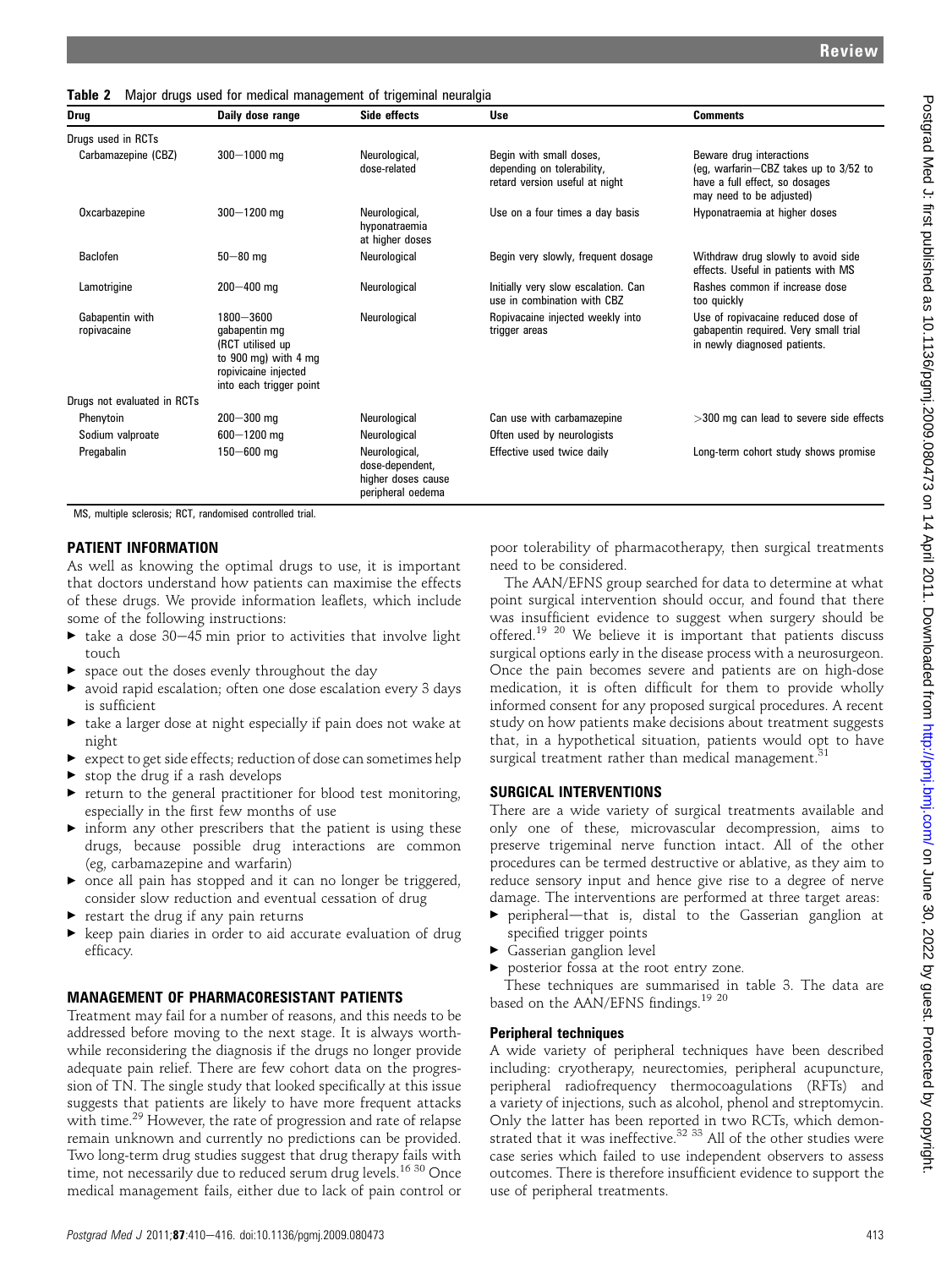#### Table 3 Surgical treatments for trigeminal neuralgia

| <b>Procedure</b>                                                                                                                                          | <b>Pain relief duration</b><br>(Kaplan-Meier) | <b>Mortality</b> | <b>Morbidity</b>                                                                                                               | Comments                                                                                                        |
|-----------------------------------------------------------------------------------------------------------------------------------------------------------|-----------------------------------------------|------------------|--------------------------------------------------------------------------------------------------------------------------------|-----------------------------------------------------------------------------------------------------------------|
| Peripheral techniques for<br>example cryosurgery,<br>neurectomy, laser, acupuncture,<br>thermocoagulation, injections of<br>streptomycin, alcohol, phenol | 50% for 10 months                             | Nil              | Local sensory loss, haematomas,<br>infections                                                                                  | Can be performed quickly under local<br>anaesthetic. Suitable for medically unfit<br>for GA                     |
| Gasserian ganglion radiofrequency<br>thermocoagulation, glycerol, balloon<br>compression                                                                  | 50% for 5 years                               | Very low         | Sensory loss, >50%; dysaesthesia,<br>6%; anaesthesia dolorosa, 4%; eye<br>complications, 4%; masticatory<br>complications, 50% | Masticatory deficit mainly in balloon<br>compression. Shortest pain relief duration<br>after glycerol injection |
| Gamma knife                                                                                                                                               | 52% for 3 years                               | Nil              | Sensory loss, 6-13%; anaesthesia<br>dolorosa, very rarely                                                                      | Pain relief can be delaved                                                                                      |
| Microvascular decompression                                                                                                                               | 73% for 5 years                               | $0.2 - 0.5%$     | Major postoperative morbidity, 4%;<br>ipsilateral hearing loss, 10%; transient<br>diplopia                                     | Greatest improvement in quality of life                                                                         |

#### Percutaneous procedures at the level of the Gasserian ganglion

All of these involve the insertion of a cannula through the foramen ovale into the trigeminal ganglion under heavy sedation or short general anaesthetic. The ganglion can then be lesioned using heat (RFT), injection of glycerol, or mechanical compression by the use of a balloon. Usually, an overnight inpatient stay is required for these procedures. There is limited evidence to support these treatments, with no RCTs and minimal evidence from prospective case series that have used independent outcome measures. The major outcome measure has been pain relief, and there are only a handful of studies that have measured quality of life. Up to 90% of patients are likely to obtain immediate pain relief, but this gradually reduces so that, by 5 years,  $\sim$  50% of patients will have a recurrence of pain. Mortality is understandably low with regard to these procedures. Given that all of these interventions are destructive, varying degrees of sensory loss are reported. This sensory loss can be very mild; however, up to 4% of patients may report severe anaesthesia dolorosa. When the treatments involve the first division of the trigeminal nerve, then eye problems such as corneal numbness and keratitis are possible. Pulsed RFT is a procedure whereby the RFT applied at the level of the Gasserian ganglion is a pulsed rather than continuous current. The perceived benefit of pulsed over continuous is the reduction in postoperative sensory loss. However, current evidence suggests the pain relief outcome of pulsed RFT is inferior compared with traditional RFT.<sup>34</sup>

# Gamma knife surgery

This is an ablative procedure, which targets the trigeminal root entry zone in the posterior fossa and aims to focus a beam of

#### radiation at this point. There have been trials to determine both the optimum dose of radiation and its precise location. Initial reports suggested that this procedure was the most acceptable, as it was the least invasive and resulted in no side effects. However, as data have now been accumulating, there is evidence to show that sensory loss also occurs in these patients, albeit often with delayed onset of up to 6 months. Pain relief may also be delayed for some months after the procedure. In those studies using independent outcome measures, it would appear that pain relief periods are similar to those procedures that are performed at the Gasserian ganglion level. Data using a non-validated questionnaire suggest the quality of life is improved.

# Microvascular decompression

This is the only non-destructive procedure, but it is the most invasive operation of all those undertaken for TN. A craniotomy is performed in the postauricular area, which enables the trigeminal nerve to be exposed and vessels to be identified and then moved out of direct contact with the trigeminal nerve. There are again no RCTs and only a handful of studies that have used independent outcome measures. Given that this is a major neurosurgical procedure, it follows that it will be associated with mortality, which varies from 0.2% to 0.5%. This is considerably lower than when the procedure was first reported some 25 years ago. It has been shown in the USA that highvolume units are likely to have lower mortalities and lower postoperative morbidity.<sup>35</sup> Most of the complications tend to be in the early postoperative period and include cerebrospinal fluid leaks, haematomas, aseptic meningitis, diplopia and facial weakness. The major long-term complication is ipsilateral hearing loss, which can be as high as 10%.

# Table 4 Sources of patient information

Support groups Trigeminal Neuralgia Association UK PO Box 234, Oxted RH8 8BE, UK http://www.tna.org.uk/

#### Written information

J M Zakrzewska. Insight Facts and Stories behind Trigeminal Neuralgia Gainesville Florida Trigeminal Neuralgia Association, 2006<sup>12</sup> available through any of the support groups, http://www.Amazon.com/ or Barnes Noble.

Trigeminal Neuralgia Association Florida 925 NW 56th Ter # C, Gainesville, FL 32605, USA http://www.endthepain.org/ This association has widened its remit to also include patients with trigeminal neuropathic pain.

Weigel G. Striking Back. Trigeminal Association Gainesville Florida, 2000<sup>37</sup> available through any of the support groups, http://www.Amazon.com/ or Barnes Noble.

Trigeminal Neuralgia Association Australia PO Box 1611, NSW 1765, Australia http://www.tnaaustralia.org/

Brain and Spine Foundation, 7 Winchester House, Cranmer Road, Kennington Park, London SW9 6EJ, UK +44 0207 7935900 http://www.brainandspine.org.uk/ Cover a wide range of neurological and neurosurgical conditions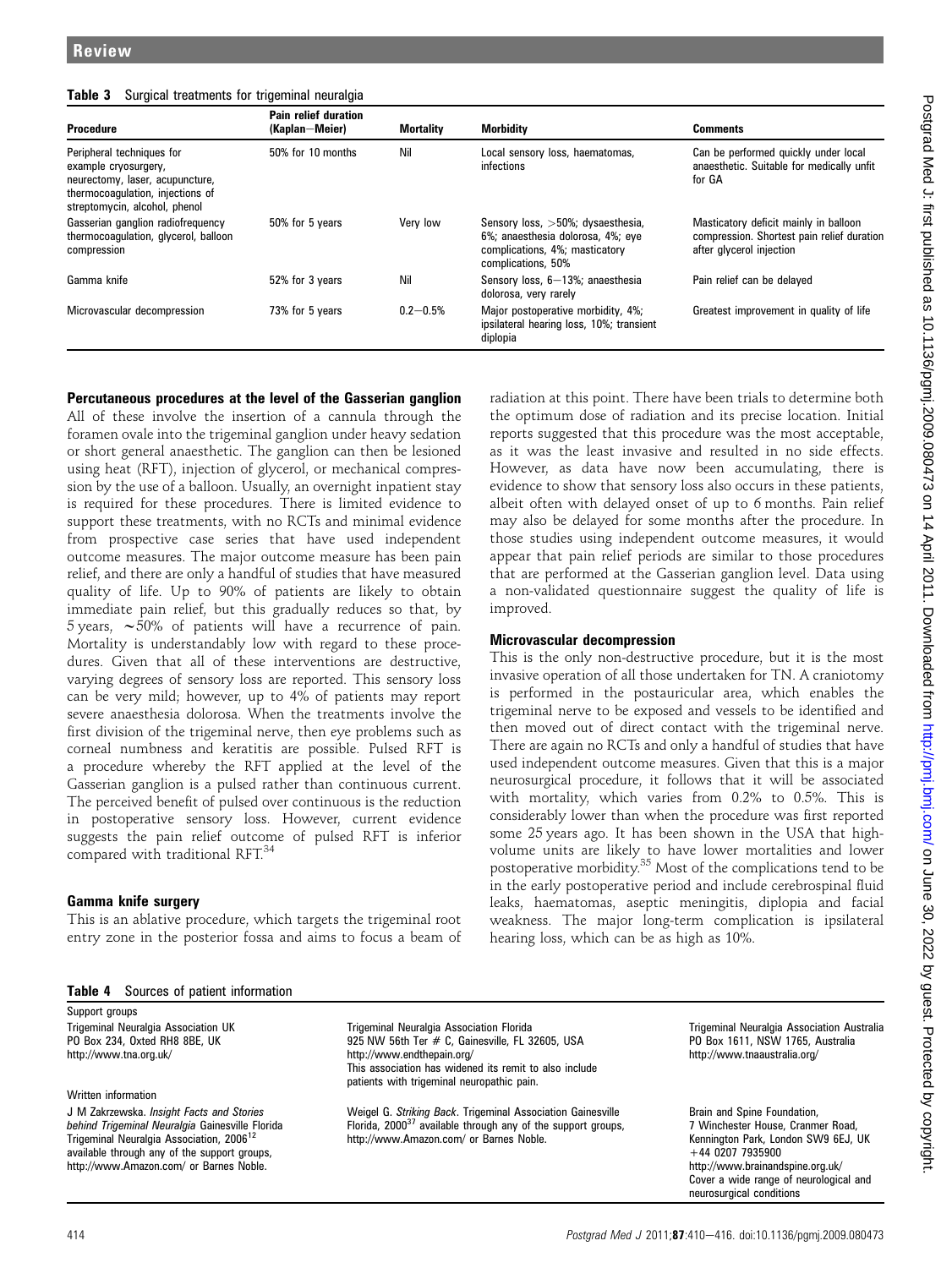Overall, when reporting practice guidelines, the AAN/EFNS could only state that the longest duration of pain relief could be obtained in patients undergoing microvascular decompression, and that there is a lack of direct comparative studies between the different surgical techniques.<sup>19</sup> <sup>20</sup>

# PATIENT SUPPORT

Patients with TN have traditionally been managed using a biomedical model, and there are no studies on psychological therapies. Yet in meeting and reading the stories of sufferers, we have become much more aware of the need to provide highquality explanations, to acknowledge the emotions that accompany this disorder, and to provide support. Some of these needs have been addressed by the patients themselves.

As in most areas of medicine, there are now increasing numbers of support groups to help patients gain further information and meet fellow sufferers outside the usual medical environment. As Muir Gray<sup>36</sup> argues, patients, especially those belonging to support groups, now feel empowered, ask their doctors challenging questions, and expect to be provided with information. As one patient reports, 'As you progress through your disease, you begin to feel alone; you begin to feel angry because somebody did not explain to you what was going to happen to you down the hill'.<sup>12</sup>

There are now several support groups for patients, and details of these are given in table 4.

A review of conferences organised by TN associations in the USA, UK and Australia show that patients not only attend them in order to gain further knowledge, but also to meet healthcare professionals who have a particular interest in this condition. Satisfaction from these conferences is high.<sup>38</sup> Narrative from patients with TN has provided rich material in terms of greater appreciation of the severity of the disease and its impact on patients' lives. It has also shown the need for further research, with some of these questions summarised in the current research questions box.

#### CONCLUSION

TN is a rare but debilitating condition that can initially be treated in primary care by both medical and dental practitioners, but ultimately care needs to be shared with specialists who can provide a wide range of treatment options. There remain a wide range of research questions that require to be answered.

I would hope that this article has enabled you to become the type of doctor that patients are looking for: 'We need to find a medical doctor who is interested in TN as a specialty, for they have the power to prescribe medications, and to perform procedures and surgeries'. In addition, that you take a partner-

# Current research questions

- $\triangleright$  What is the epidemiology of this condition, its prognosis, risk factors, role of genetics, economic burden?
- $\triangleright$  What are the diagnostic criteria and variations, and do these affect management?
- < What objective tests can be used to validate the clinical diagnosis, including functional MRI?
- $\blacktriangleright$  How could the cohort multiple randomised controlled trials model provide data on natural history and evaluation of various treatments in more realistic settings<sup>39</sup>?
- < How can patients be best supported in managing this long-term condition?

#### Key messages

- < Trigeminal neuralgia is one of the major causes of unilateral episodic shooting pains of the face provoked by light touch activities.
- $\blacktriangleright$  It is likely that the incidence of trigeminal neuralgia is rising and affecting younger groups.
- < Although often managed biomedically, it can result in profound psychological effects.
- Recent international guidelines suggest that the primary drugs remain carbamazepine and oxcarbazepine.
- Surgical treatments, especially the non-destructive technique of microvascular decompression, provide the longest pain-free intervals.

# Key references

- ▶ Spatz AL, Zakrzewska JM, Kay EJ. Decision analysis of medical and surgical treatments for trigeminal neuralgia: How patient evaluations of benefits and risks affect the utility of treatment decisions. Pain  $2007;131:302-10$ .
- Gronseth G, Cruccu G, Alksne J, et al. Practice parameter: the diagnostic evaluation and treatment of trigeminal neuralgia (an evidence-based review): report of the Quality Standards Subcommittee of the American Academy of Neurology and the European Federation of Neurological Societies. Neurology 2008;71:1183-90.
- ▶ Zakrzewska JM, Linskey ME. Trigeminal neuralgia. Clin Evid (Online) 2009;2009:1207.
- ▶ Wiffen P, Collins S, McQuay H, et al. Anticonvulsant drugs for acute and chronic pain. Cochrane Database Syst Rev 2005: CD001133.
- ▶ Koopman JS, Dieleman JP, Huygen FJ, et al. Incidence of facial pain in the general population. Pain  $2009;147:122-7$ .

ship role, which is the message that this patient is conveying: 'I managed my own health rather than depend on the advice of any one medical provider. I truly believe that only a team of medical professionals could have effectively helped me, but no such teams exist. Every TN patient must become proactive. They must become the leader of the medical team. They must seek a broad spectrum of input and then they must form their own treatment plan.'

#### MULTIPLE-CHOICE QUESTIONS (TRUE (T)/FALSE (F); ANSWERS AFTER THE REFERENCES)

- 1. Epidemiology and pathophysiology
- A. Trigeminal neuralgia is more common in women.
- B. Trigeminal neuralgia is a form of neuropathic pain.
- C. Trigeminal neuralgia is most closely associated with hypertension.
- D. The ignition theory for trigeminal neuralgia is supported by clinical evidence.
- E. A risk factor is MS.

# 2. Classical trigeminal neuralgia includes the following presentation

- A. Memorable onset.
- B. Each pain attack lasts between 2 and 3 min.